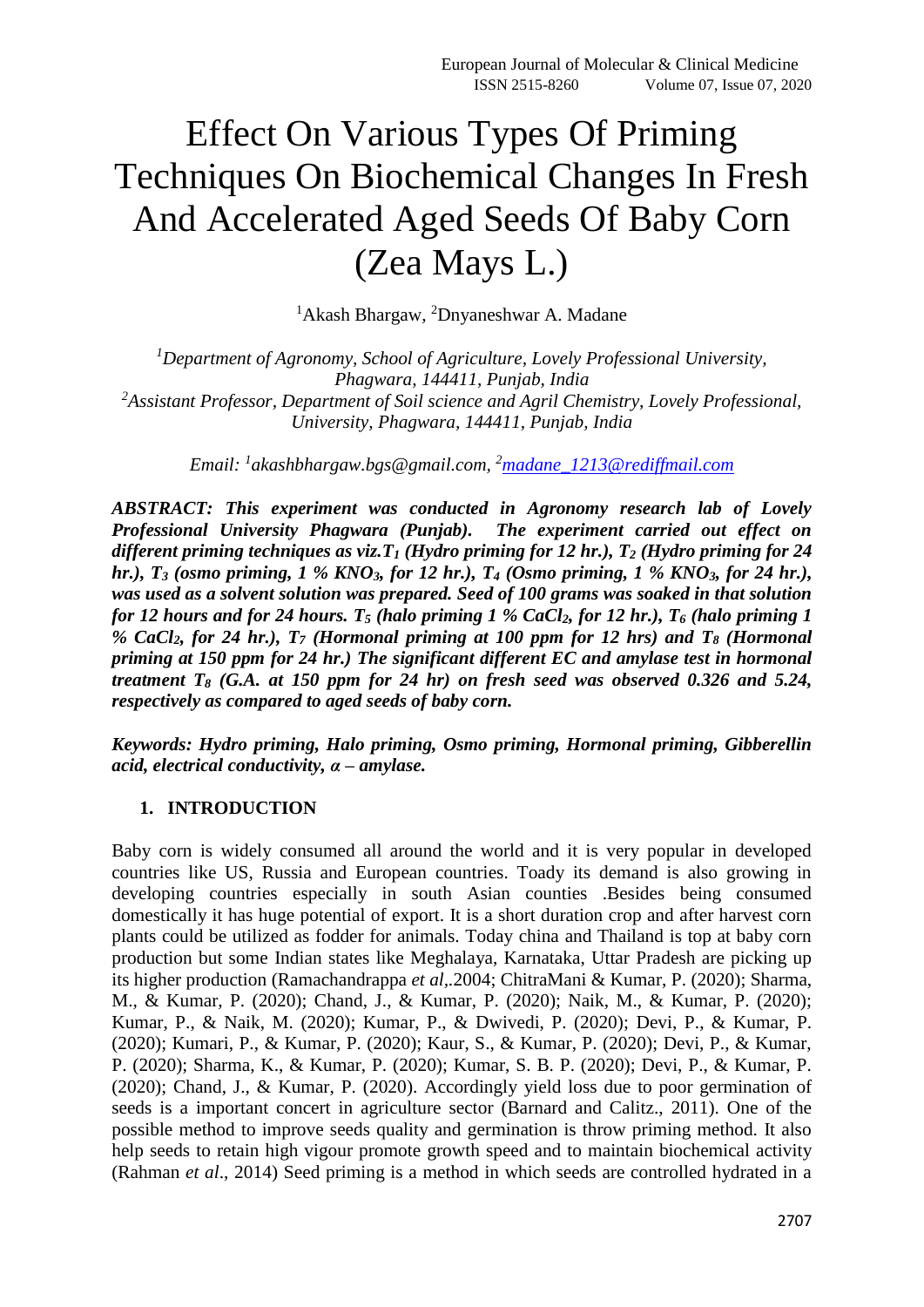desired solution still completed pre- germination metabolic activity. There are several methods of seed priming like halo priming, hormonal priming, sand matrix priming, hydro priming and etc. Out of which hydro priming is most common as its is one of the most effective, cheap and traditional method of priming (Anonymous, 2019). The most effective method of all for baby corn seed priming is hormonal priming in which use of gabberellic acid for concertation of 150 ppm at 24 hrs is most effective. Use of  $G.A_3$  need to synthesis to break its dormancy and a external apply of artificial G.A<sup>3</sup> help it to break its dormancy much earlier (Tina., *et al,.* 2014). This method is very useful for herbs seeds and some trees seeds remain at dormancy for very long time and to break its dormancy is a challenge for its nursery raising. So there is a huge scope of this method to be used at commercial level as it is one of the most cheap and best method of retaining seed quality and to break seeds dormancy (Matthew, *et al.,*2012; Kumar, P. (2019); Kumar, D., Rameshwar, S. D., & Kumar, P. (2019); Dey, S. R., & Kumar, P. (2019); Kumar et al. (2019); Dey, S. R., & Kumar, P. (2019); Kumar, P., & Pathak, S. (2018); Kumar, P., & Dwivedi, P. (2018); Kumar, P., & Pathak, S. (2018); Kumar et al.,2018; Kumar, P., & Hemantaranjan, A. (2017); Dwivedi, P., & Prasann, K. (2016). Kumar, P. (2014); Kumar, P. (2013); Kumar et al. (2013); Prasann, K. (2012); Kumar et al. (2011); Kumar et al. (2014).

#### **2. MATERIAL AND METHODS**

#### **1 Accelerated aging**

The sample of accelerated ageing seed were kept in a special design monolayer wire gauze. It was kept in a ageing chamber which was control and maintain humidity (Delouche and Baskin, 1973). The chamber temperature was maintained for 24 hours at 40 per cent and at 90 per cent of humidity (Hussein. J *et al* 2012). The experiment involve various priming techniques viz.,  $T_1$  (Hydro priming), in this treatment 100 grams of corn seed were soaked in 200 ml of double distil water kept 12 hours in 500 ml glass beaker. For  $T_2$  (Hydro priming) in which 100 grams of seed were soaked in 200 ml of double distil water for 24 hours (Ahammad., 2014). For  $T_3$  (Osmo priming) in this priming method, 1 % of KNO<sub>3</sub> solution was prepared by taken 2 gram of KNO<sub>3</sub> in 200 ml of distil water in a beaker. Afterwards seed of 100 grams were soaked in prepared solution for 12 hours. For  $T_4$  (Osmo priming) same solution and same seed weight used in  $T_3$  treatment but the timing for soaking of seed was increased for 24 hours (Kumari. *et al* 2017 and Soleimanzadeh, 2013). In case of T<sub>5</sub> (Halo priming) for halo priming  $CaCl<sub>2</sub>$  was used as solvent in which 1% of solution was to be made. For preparing 1% of solution add 2 gram of CaCl<sub>2</sub> was used in 200 ml of distil water and kept 100 grams of corn seed soaked for 12 hours. For  $T_6$  (Halo priming) same solution and same quantity of seed was soaked for 24 hrs duration (Kumari. *et al* 2017). For treatment T<sup>7</sup> (Hormonal priming) G.A<sup>3</sup> was taken. For hormonal priming two solution was taken in one solution 100 ppm of G.A and 150 ppm of  $GA_3$  was used. For preparation of 100 ppm of solution 20 milligram of G.A<sup>3</sup> diluted in ethanol after that solution is diluted in 200 ml of distil water. For  $T_7$  (Hormonal priming) 100 grams of seeds were soaked in 200 ml of solution in 100 ppm of  $G.A_3$  for 12 hours. For  $T_8$  (Hormonal priming) same amount of seed and same solution in same volume was taken and seed were soaked for 24 hours. For T<sub>9</sub> (Hormonal priming) 30 milligram of G.A<sup>3</sup> was taken and a solution of 150 ppm was made in 200 ml of distil water. Proses of preparing G.A<sup>3</sup> solution in ethanol remain same as mention above. Same quantity of seeds and same volume of solution was taken and seed was soaked for 12 hours. For  $T_{10}$  (Hormonal priming) same amount same volume used in same solution 150 ppm of G.A<sup>3</sup> was used for soaking of seed for 24 hours. (Kumari, *et al*., 2017 and Bhattarai. *et al.*, 2003). The study of biochemical analysis was performed by analyzing  $\alpha$  – amylase activity and electrical conductivity of accelerated and aged seeds under different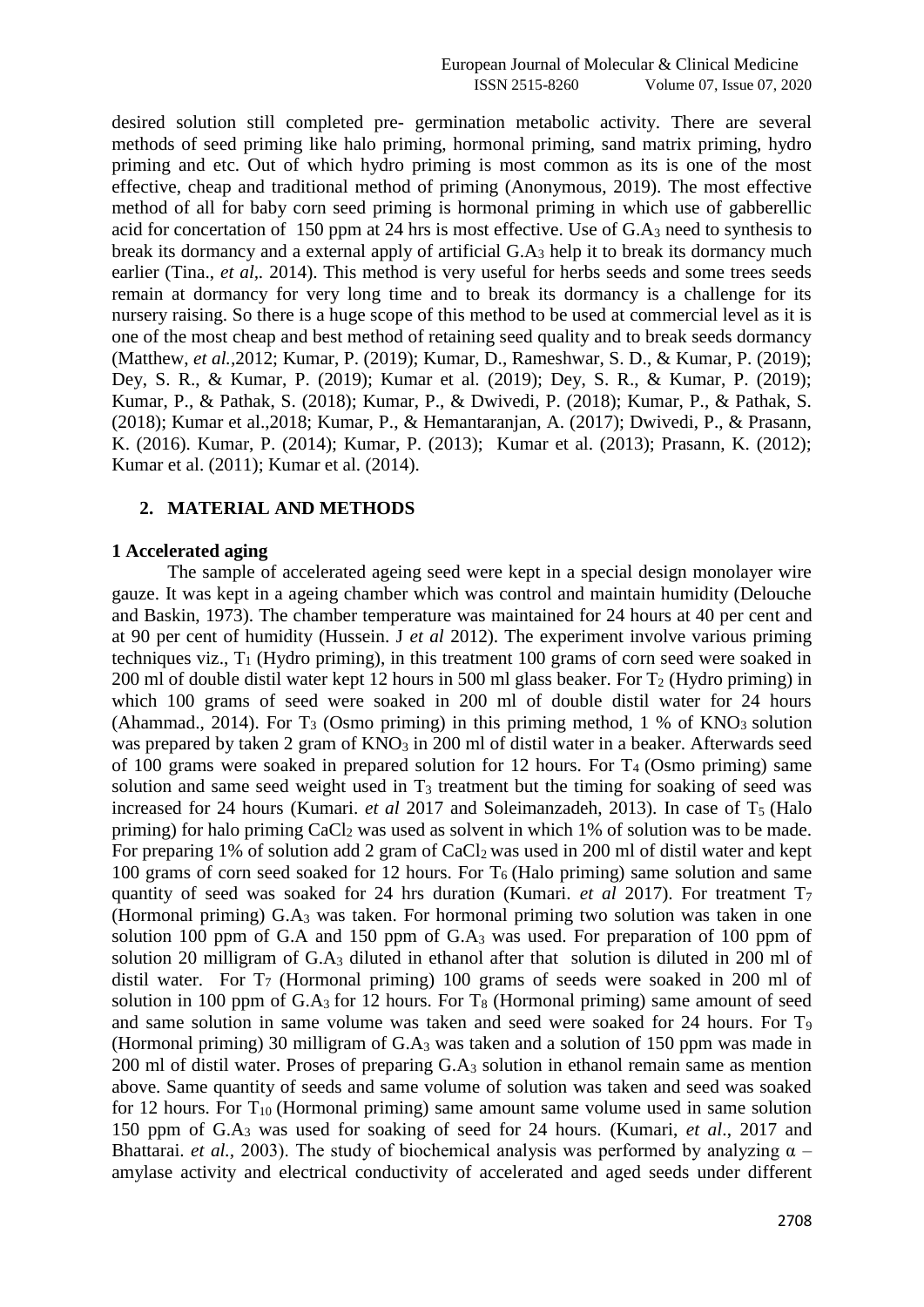priming methods. For determination of electrical conductivity (EC) thirty seeds of same size were taken from all three replication and soaked in 25 ml of double distilled water for 24 hours at room temperature. After that filter by Whatman No. 1 filter paper. The filter water is collected and EC was measured using a digital electrical conductivity meter. The EC was expressed as ( $\mu$ s/ppm) at 25+10C (Anonymous, 1996). The activity of  $\alpha$ – amylase from seeds was extracted and assayed as per the procedure described by (Bernfeld, 1995).

## **3. RESULTS AND DISCUSSION**

### **A. Effect of EC on fresh and aged seeds under different priming methods**

Electrical conductivity is an important parameter which directly measures the membrane integrity and is one of the best methods to check seed vigour. In this experiment performed on seed electrical conductivity of fresh and aged seed slot as affected by different priming treatment is presented in Table 1. Significant difference was observed in the electrical conductivity between the two different slots of primed treatments. An average E.C of fresh seed and for aged seed was found 0.449 and 0.455 μs/ppm, respectively. The minimum EC was recorded in  $T_8$  (G.A 150 ppm for 24 hours) in fresh seed slot and aged seed slot was found 0.326 and 0.493 μs/ppm, respectively. While, highest EC was calculated in control  $T_0$  in fresh seed and for aged seed was recorded 0.62 and 0.80 μs/ppm, respectively.

The difference in E.C of different priming solution between the seed slot is primer due to seed ageing factor that could be reason for deterioration of seed or due to increase in permeability of seed membrane which result in leakage of electrolytes at the time of imbibition similar results were noticed by Parrish and Leopold (1978). In aged seed the value of E.C could higher in because of reduction in membrane integrity due to detrimental change occur in seed. Mc Donal (1979) given explanation on the ageing of seed which form lipid peroxidation which further make free charge radical ions resulting in electrical leakage and exudation of simple sugar.

| <b>Treatment</b> | Electric conductivity ( $\mu s$ /ppm) at 25+10 °C) |                    |
|------------------|----------------------------------------------------|--------------------|
|                  | Fresh                                              | Aged               |
| T <sub>0</sub>   | $0.62^a \pm 0.01$                                  | $0.80^a \pm 0.02$  |
| $T_1$            | $\overline{0.44^{\text{bcd}}} \pm 0.00$            | $0.606^a \pm 0.01$ |
| $\mathbf{T}_2$   | $\sqrt{0.42}$ <sup>cde</sup> ± 0.01                | $0.6^a \pm 0.01$   |
| $T_3$            | $0.52^{abc} \pm 0.02$                              | $0.68^a \pm 0.01$  |
| T <sub>4</sub>   | $0.496^{bc} \pm 0.01$                              | $0.65^a \pm 0.01$  |
| T <sub>5</sub>   | $0.536^{ab} \pm 0.01$                              | $0.686^a \pm 0.01$ |
| T <sub>6</sub>   | $0.453^{bc} \pm 0.01$                              | $0.665^a \pm 0.01$ |
| T <sub>7</sub>   | $\overline{0.35}^{\text{de}} \pm 0.04$             | $0.516^a \pm 0.01$ |
| T <sub>8</sub>   | $0.326^e \pm 0.01$                                 | $0.493^a \pm 0.02$ |
| T <sub>9</sub>   | $0.37^{\text{de}} \pm 0.01$                        | $0.56^a \pm 0.02$  |
| $T_{10}$         | $0.373^{\text{de}} \pm 0.01$                       | $0.53^a \pm 0.01$  |

**Table1**. Effect of EC on fresh and aged seed of baby corn under different priming techniques

In present experiment difference in E.C value which was recorded among the different treatment indicate the capacity of different priming to protect the membrane, Kurdikeri (1993) and Sandyarani *et al.,*(2002).

### **B. Effect of ɑ-amylase activity on fresh and aged seeds under different priming methods.**

. In this experiment performed on seed ɑ-amylase of fresh and aged seed slot as affected by different priming treatment is presented in table number 8 and figure number 7.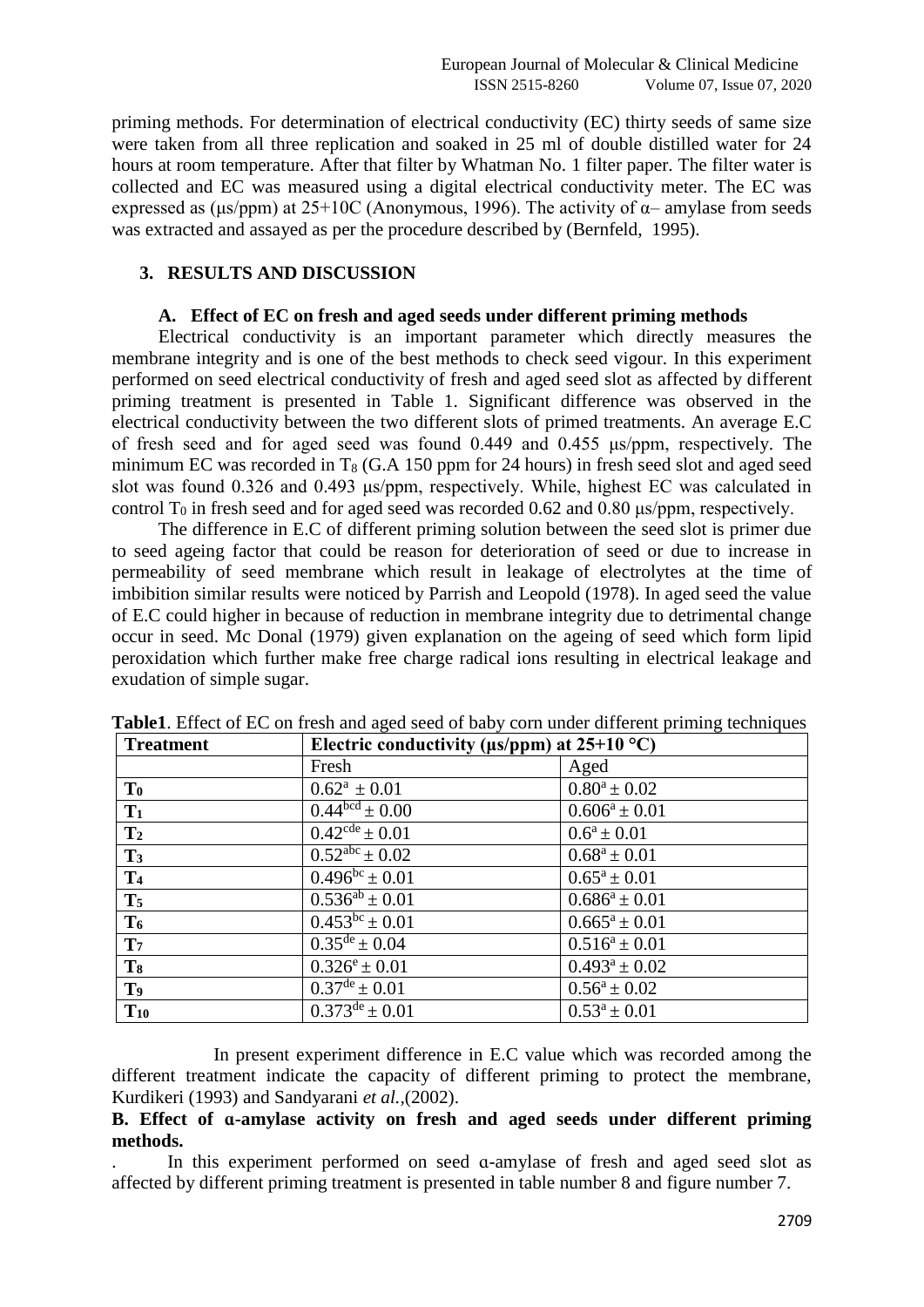Significant difference was observed between both the Fresh seed slot as well as aged seed slot affected by different priming treatment. Different priming methods has different effect on amylase synthesis average value was calculated for each slot. Average value for Fresh seed slot was recorded 5.15 for aged seed it was 3.13.

Maximum value of amylase was calculated in  $T_8$  hormonal priming in both slot fresh seed it was calculated 5.24 and in aged seed, it was calculated 5.39. Similar values were recorded within hormonal priming for different treatment. After hormonal priming hydro priming had got better results in both the slot. Minimum was observed in control of both the seed slot for fresh seed slot it was 5.07 and for aged slot it was 3.77 (Madane, *et al.,* 2019). The increase in activity of amylase due to priming method can be due to hydration during process of imbibition that led to increase in soluble sugar and reduce the construction of nonsoluble sugar. This similar finding is conformed with Satvir kaur *et al*., (2002).

**Table 2**. Effect of amylase test on fresh and aged seed under different priming techniques **Treatment Amylase test**

| <b>Treatment</b> | <b>Amylase test</b> |                                       |
|------------------|---------------------|---------------------------------------|
|                  | Fresh               | Aged                                  |
| $\mathbf{T_0}$   | $5.07^a \pm 0.05$   | $3.77^b \pm 0.06$                     |
| $T_1$            | $5.12^a \pm 0.05$   | $\frac{1}{3.84}$ <sup>ab</sup> ± 0.11 |
| $\mathbf{T}_2$   | $5.16^a \pm 0.05$   | $\frac{3.84^{ab} \pm 0.05}{b}$        |
| T <sub>3</sub>   | $6.13^a \pm 0.04$   | $\frac{1}{3.8}$ <sup>ab</sup> ± 0.05  |
| T <sub>4</sub>   | $5.19^a \pm 0.04$   | $3.81^{ab} \pm 0.07$                  |
| $T_5$            | $5.1^a \pm 0.05$    | $3.81^{ab} \pm 0.05$                  |
| T <sub>6</sub>   | $5.11^a \pm 0.06$   | $3.83^{ab} \pm 0.06$                  |
| T <sub>7</sub>   | $5.22^a \pm 0.07$   | $3.86^{ab} \pm 0.08$                  |
| T <sub>8</sub>   | $5.24^a \pm 0.05$   | $3.93^a \pm 0.07$                     |
| T <sub>9</sub>   | $5.17^a \pm 0.05$   | $\overline{3.86^{ab}} \pm 0.06$       |
| $T_{10}$         | $5.15^a \pm 0.04$   | $3.83^{ab} \pm 0.06$                  |

The mean followed by different letters are significantly different at  $p < 0.01$  according to tukey LSD for separation of mean.

# **4. CONCLUSION**

From this above experiment we can conclude that all priming methods are effective as compare to unprimed seeds. The significant different EC and amylase test was found 0.326 and 5.24, respectively in hormonal treatment  $T_8$  (G.A. at 150 ppm for 24 hr) on fresh seed as compared to aged seeds of baby corn. Although some more type of priming methods and their effect is yet to be tested but yet we can concluded that hormonal priming is one of the best method which has a lot of economical important in seed quality maintaining hence it can be commercial be used.

# **REFERENCES**

- [1] 1 Ahammad, K.U. Rahman M.M. Ali, M.R., 2014. Effect of hydropriming method on maize (*Zea mays*) seedling emergence. Bangladesh journal of agricultural research volume 39 No. 1. 2014
- [2] 2 Annonymous, 2019, www. Agritech.tnau.ac.in.
- [3] 3 Annonymous, 1996,International Rule for Seed Testing
- [4] Barnard. A and Calitz. F.J., 2011, The effect of poor quality seed and various levels of grading factors on the germination, emergence and yield of wheat. South African Journal of Plant and soil ,28(1)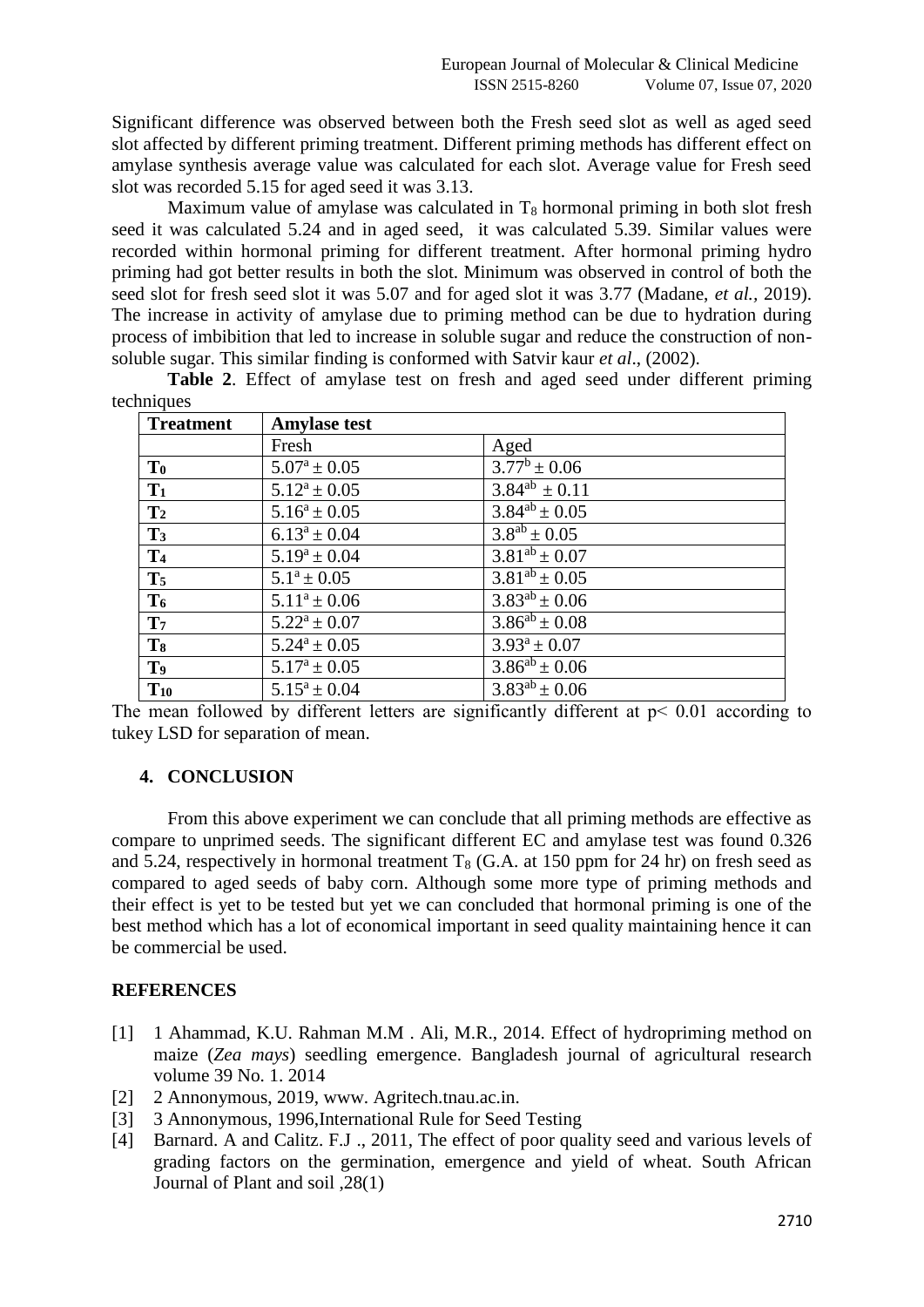- [5] Bernfeld, P,. Methods in Enzymology. 1995, maize (*Zea mays* L. var Arun-2) endosperm during germination. Himalayan journal of sciences vol 1 issue 2,149-158.
- [6] Delouche.J and Baskin,C.C., 1973, Accelerated ageing techniques for predicting the relative storability of seed lots. Science technology Journal, Vo., 1,427-452.
- [7] Hussein, H.J, Shaheed, A.I. and Yasser,O., 2012. Effect of accelerated aging on vigor of local maize seeds in term of electrical conductivity and relative growth rate. Iraqi Journal of science, Vol 53, (2),285-291.
- [8] Kumari, N. Rai, P.K. Bara, B.M and Singh, 1993, Effect of halo priming and hormonal priming on seed germination and seedling vigour in maize (*Zea mays* L) seeds Journal of Pharmacognosy and Phytochemistry 2017; 6(4): 27-30
- [9] 9.Madan, D. A. Bhargaw, A. and Changada, N.M., 2019, Effect of different priming technoques on quality and its attributes in baby corn. Plant cell Biotechnology and Biology, 20(5&6):248-253
- [10] Matthew A., Albrecht., Brian.C,. Mc Carthy., 2012. Variation in dormancy and germination in three co-occurring perennial forest herbs. Plant Ecology An International Journal ISSN 1385-0237 Vol. 212 (9).
- [11] 11.McDonald, M.B. 2000, Seed Technology and Its Biological Basis. Sheffield Academic Press Ltd., Sheffield, UK, Pp. 287-325.
- [12] Parish and Leopold.,1978 Effects of seed priming on antioxidant activity and germination characteristics of Maize seeds under different ageing treatment, Research journal of seed science, Vol. 5:51-62.
- [13] Rahman, M.M, Ahammad, K.U and Ahmed. M., 2014, Effect of seed priming on maize (*zea mays* l.) seedling emergence under different sowing dates. Bangladesh J. Agril. Res. 39(4): 693-707, December 2014
- [14] Ramachandrappa. B.K,. Nanjappa.H.V,.Thimmegowda. M.K,. and Soumya, T.M., 2004, Production management of profitable baby corn cultivation. India Farming:3-7
- [15] Satvir, K. Anil, K.G . Narinder, K . E, 2002 ffect of osmo and hydropriming of chickpea seed on seedling growth and carbohydrate metabolism under water deficit stress. Journal of Plant growth regulation. Volume 37 -17-22.
- [16] Sandyrani GM (2002). Influence of seed treatment with chemicals and botanical on bstorability and field performance of fresh and aged hybrid cotton seeds. J. Sci. Agro. 45: 390-391.
- [17] Soleimanzadeh, H, 2013, Effect of seed priming on germination and yield of corn. International Journal of Agriculture and Crop Sciences. Vol., 5 (4):366-369,
- [18] Bhattarai, T, 2003. Effect of gibberellic acid on reserve food mobilization of maize (Zea mays L. var Arun-2) endosperm during germination. Himalayan Journal of Sciences Vol. 1 (2): 99-102.
- [19] 19.Tina. Yu, Guan,. Bo,. Zhou,. D. Junbao,. Yu. Li,. G and Loul,.Y., 2014, Responses of Seed Germination, Seedling Growth, and Seed Yield Traits to Seed Pretreatment in Maize (*Zea mays* L.) Hindawi publication corporation, Scientific world Journal volume 2014 , Article id 834630.
- [20] ChitraMani, Kumar, P. (2020). Evaluation of antimony induced biochemical shift in mustard. Plant Archives, 20(2), 3493-3498.
- [21] Sharma, M., & Kumar, P. (2020). Biochemical alteration of mustard grown under tin contaminated soil. Plant Archives, 20(2), 3487-3492.
- [22] Chand, J., & Kumar, P. (2020). Yield attribute shift of mustard grown under cadmium contaminated soil. Plant Archives, 20(2), 3518-3523.
- [23] Naik, M., & Kumar, P. (2020). Role of growth regulators and microbes for metal detoxification in plants and soil. Plant Archives, 20(2), 2820-2824.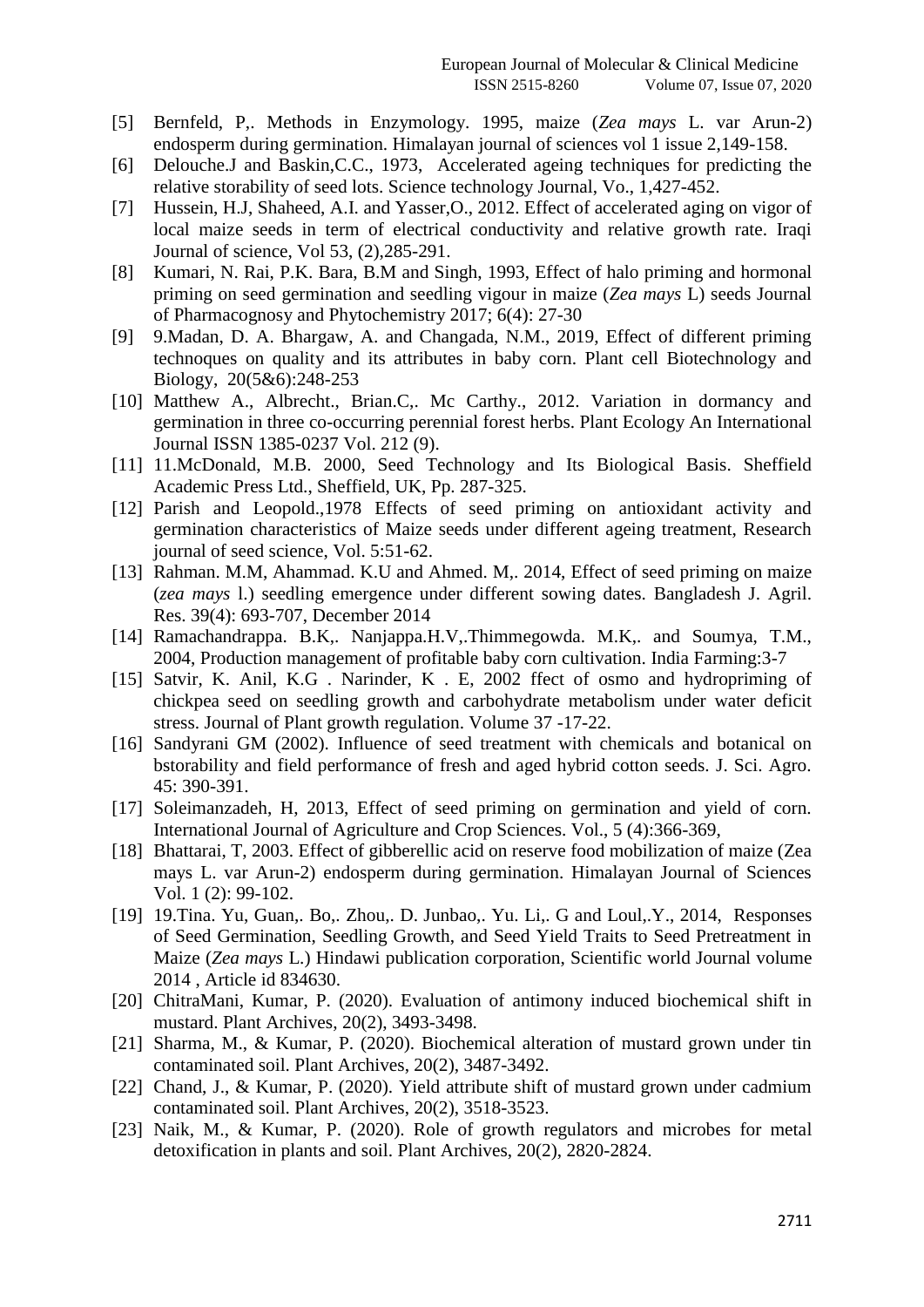- [24] Kumar, P., & Naik, M. (2020). Biotic symbiosis and plant growth regulators as a strategy against cadmium and lead stress in chickpea. Plant Archives, 20(2), 2495-2500.
- [25] Kumar, P., & Dwivedi, P. (2020). Lignin estimation in sorghum leaves grown under hazardous waste site. Plant Archives, 20(2), 2558-2561.
- [26] Devi, P., & Kumar, P. (2020). Concept and Application of Phytoremediation in the Fight of Heavy Metal Toxicity. Journal of Pharmaceutical Sciences and Research, 12(6), 795-804.
- [27] Kumari, P., & Kumar, P. (2020). Trichoderma fungus in mitigation of rhizosphere arsenic: with special reference to biochemical changes. Plant Archives, 20(2), 3512- 3517.
- [28] Kaur, S., & Kumar, P. (2020). Ameliorative effect of trichoderma, rhizobium and mycorrhiza on internodal length, leaf area and total soluble protein in mung bean (Vigna radiata [L.] R. Wilazek) under drought stress. Journal of Pharmacognosy and Phytochemistry, 9(4), 971-977.
- [29] Devi, P., & Kumar, P. (2020). Effect of bioremediation on internodal length and leaf area of maize plant cultivated in contaminated soil with chromium metal. Journal of Pharmacognosy and Phytochemistry, 9(4), 1408-1413.
- [30] Sharma, K., & Kumar, P. (2020). Mitigating the effect of biofertilizers on morphological and biochemical level in pearl millet grown under mercury toxicity. Journal of Pharmacognosy and Phytochemistry, 9(4), 955-961.
- [31] Kumar, S. B. P. (2020). Salinity stress, its physiological response and mitigating effects of microbial bio inoculants and organic compounds. Journal of Pharmacognosy and Phytochemistry, 9(4), 1397-1303.
- [32] Devi, P., & Kumar, P. (2020). Enhancement effect of biofertilizers on germination percentage and plant height in maize grown under chromium toxic soil. Journal of Pharmacognosy and Phytochemistry, 9(4), 702-707.
- [33] Chand, J., & Kumar, P. (2020). Biochemical shift of mustard grown under cadmium contaminated soil. Journal of Pharmacognosy and Phytochemistry, 9(3), 178-183.
- [34] Kumar, P. (2019). Evaluation Of Internodal Length And Node Number Of Pea Treated With Heavy Metal, Polyamines And Glomus. Journal of the Gujarat Research Society, 21(10s), 518-523.
- [35] Kumar, D., Rameshwar, S. D., & Kumar, P. (2019). Effect Of Intergated Application Of Inorganic And Organic Fertilizers On The Roots Of Chickpea. Plant Archives, 19(1), 857-860.
- [36] Dey, S. R., & Kumar, P. (2019). Analysis of Available Nitrogen of Wheat Cultivated Soil Treated with Organic and Inorganic Source of Fertilizers. Int. J. Curr. Microbiol. App. Sci, 8(8), 2986-2990.
- [37] Kumar, P., Siddique, A., Thakur, V., & Singh, M. (2019). Effect of putrescine and glomus on total reducing sugar in cadmium treated sorghum crop. Journal of Pharmacognosy and Phytochemistry, 8(2), 313-316.
- [38] Dey, S. R., & Kumar, P. (2019). Cadmium induced biochemical shift in maize. Journal of Pharmacognosy and Phytochemistry, 8(1), 2038-2045.
- [39] Kumar, P., & Pathak, S. (2018). Short-Term Response of Plants Grown under Heavy Metal Toxicity. Heavy Metals, 69.
- [40] Kumar, P., & Dwivedi, P. (2018). Plant lectins, agricultural advancements and mammalian toxicity. Molecular Physiology of Abiotic Stresses in Plant Productivity, 360.
- [41] Kumar, P., & Pathak, S. (2018). Nitric oxide: a key driver of signaling in plants. MOJ Eco Environ Sci, 3(3), 145-148.